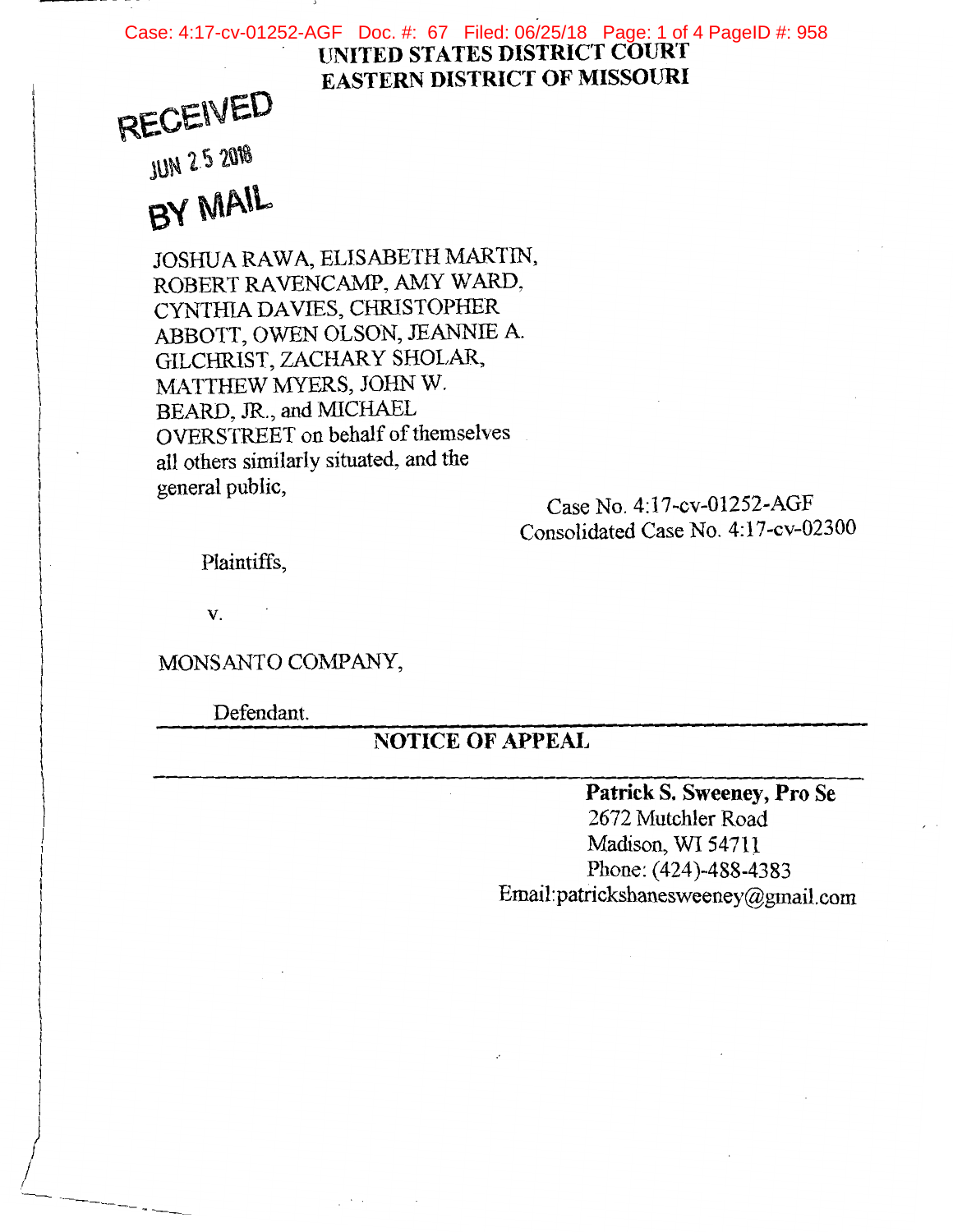Notice is hereby given that Patrick S. Sweeney, Pro Se ("Objector/ Appellant") appeals to the United States Court of Appeals for the Eighth Circuit from that certain Memorandum and Granting Final Approval of Class (Document #58) entered in this action On May 25, 2018.

Objector/ Appellant also hereby appeals from any order or judgment approving the Class Settlement, class counsel's attorneys' fees or expenses, and/or incentive awards to class representatives, and any order or judgment naming or identifying this Objector/ Appellant or the objection filed by this Objector/ Appellant entered or signed subsequent to this Notice of Appeal, including any order striking the Objector/ Appellant's objection.

Dated: June 14, 2018

Respectfully Submitted.

Mutchler Road Madison, WI 53711 Phone: (424)-488-4383 patrickshanesweeney@gmail.com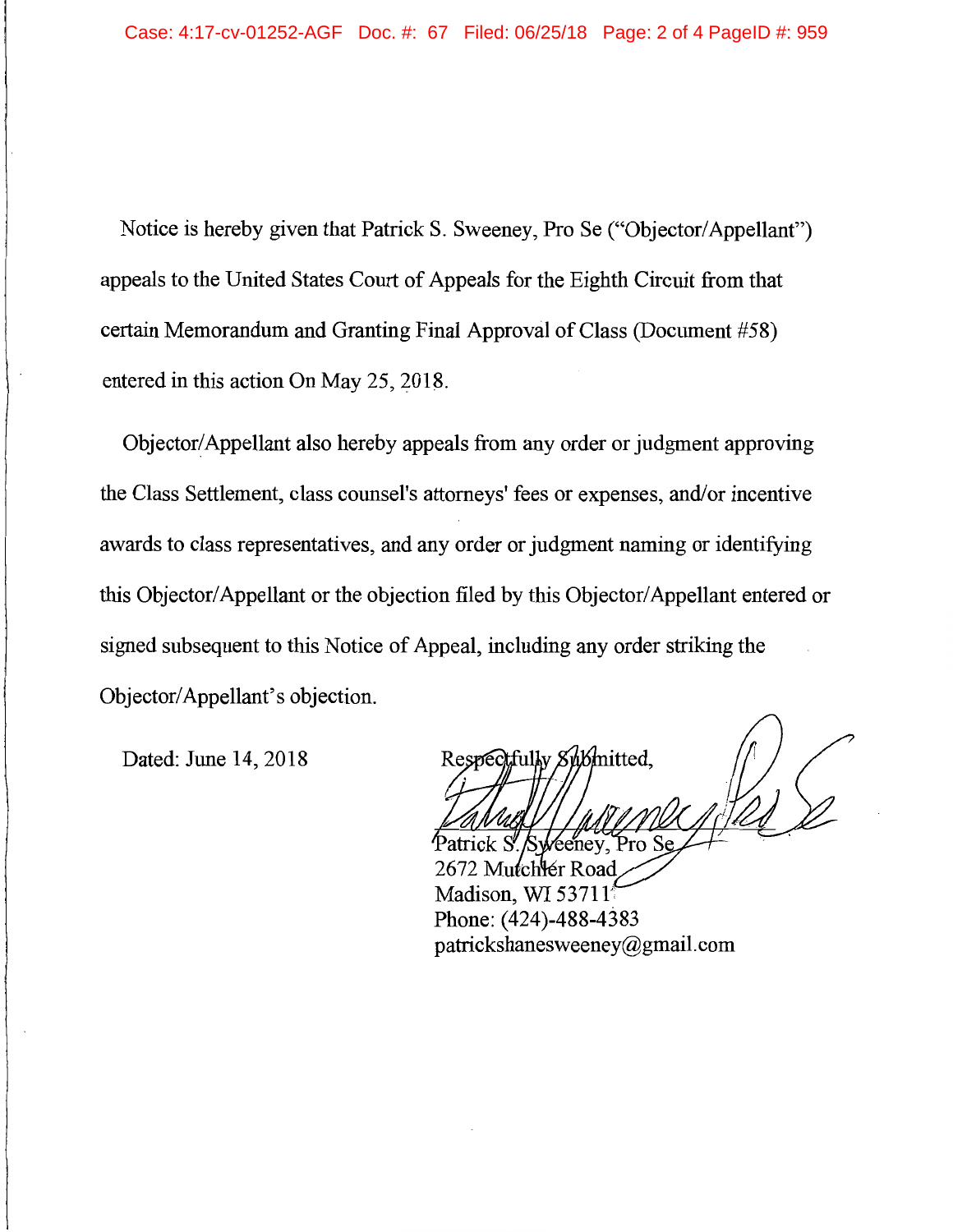### **CERTIFICATE OF SERVICE**

I hereby certify that on June 14, 2018 I caused to be filed this Notice of Appeal by having it mailed via U.S. First Class Mail to the Clerk of Courts of the United States District Court for the Eastern District of Missouri at the Clerk of Courts address included in the Legal Notice of Settlement in this action. The Clerk will file this Notice of Appeal in the CM/ECF system thus effectuating service of such filing on all CM/ECF registered attorneys in this case.

 $\mathbf{p}_i$